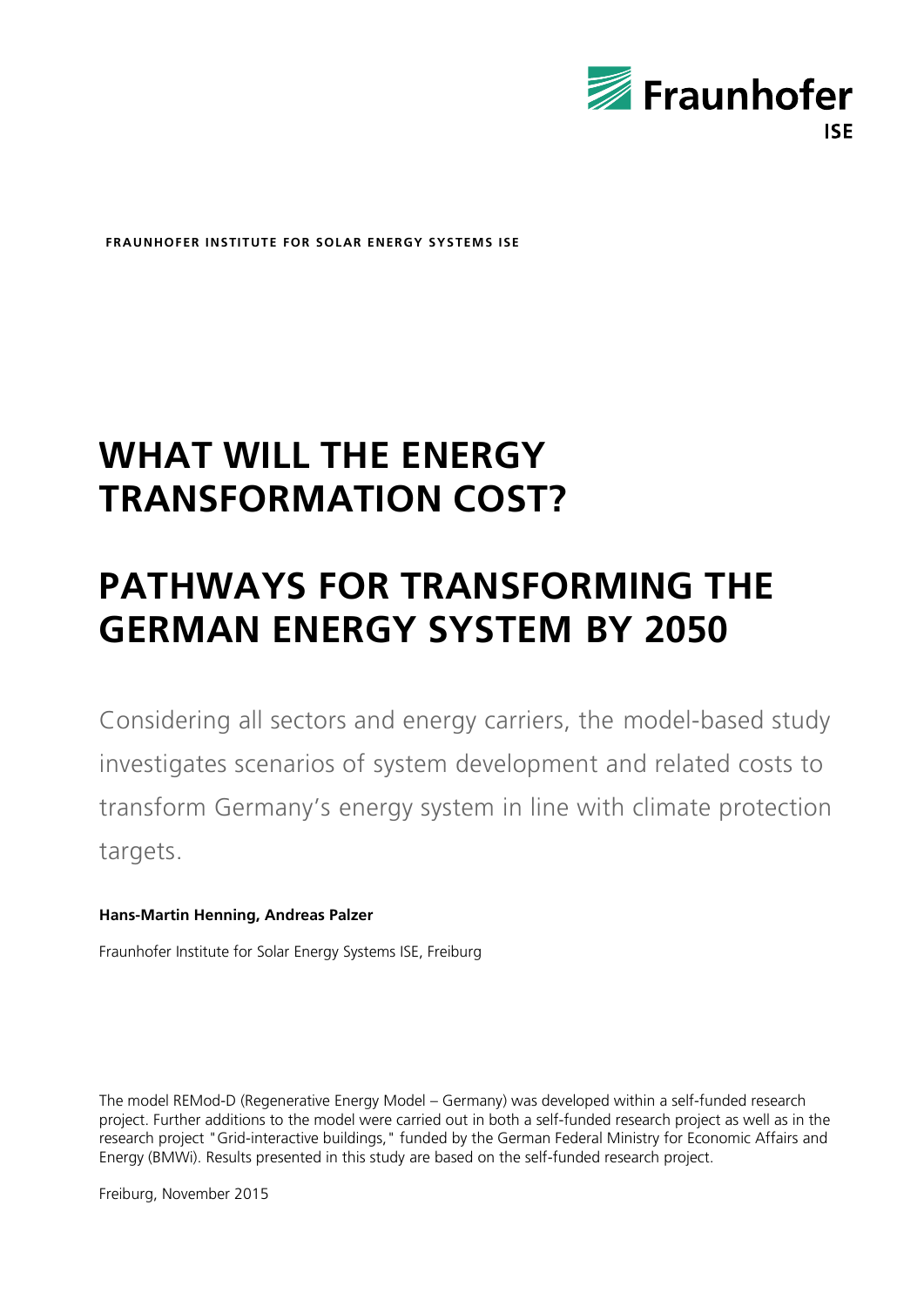## **Brief Summary**

The main goal of the German energy transformation is to drastically reduce greenhouse gas (GHG) emissions. By 2050, Germany is to decrease its GHG emissions by at least 80 percent, and wherever possible by 95 percent, below 1990 levels. Energy-related carbon dioxide ( $CO<sub>2</sub>$ ) emissions make up the largest share of GHG emissions and account for about 85 percent of the total GHG emissions in Germany today [1]. To achieve its climate protection targets, the German federal government has declared to fundamentally transform its energy system, requiring a thorough restructuring of the energy system as we know it today. This leads to the guiding question of this study: How can a cost-optimized transformation of the German energy system – with consideration of all energy carriers and consumer sectors – be achieved in line with meeting the declared climate targets and ensuring a secure energy supply at all times. We address this question in the present analysis. In this study, we assume that the nuclear phaseout is successfully achieved by 2022 according to plan and that no large-scale use of carbon capture and storage (CCS) will be implemented for decarbonizing the electricity generation from fossil fuel power plants. Besides environmental sustainability and cost-effectiveness, the model also addresses security of supply, the third aspect of the energy policy triangle, through time-resolved simulations which ensure the energy demand is met each hour throughout the entire year.



**Fig.1** Overview showing the main results from the study. Primary energy consumption,  $CO<sub>2</sub>$  emissions and cumulative total costs for one of the scenarios investigated ( 85 % less energy-related CO<sub>2</sub> emissions in 2050 than 1990 levels) are compared to the reference case (Ref.) which assumes that Germany's energy system continues to operate in 2050 as it does today.

Figure 1 summarizes the main results of the analysis. A future energy scenario emitting 85 % less  $CO<sub>2</sub>$ emissions than 1990 levels is compared with a reference scenario, which assumes that the German energy system operates in 2050 the same way as it does today. Results show that ii) the primary energy in the minus 85-percent scenario will drop 42 % below today's values by 2050. iii) Assuming that no penalty is imposed on CO<sub>2</sub> emissions and the price of fossil energy remains constant, calculations show that the cumulative total costs to maintain and operate today's energy system will be 27 % less than transforming the energy system to the targeted minus 85 percent scenario. iv) On the other hand, if the penalty for  $CO<sub>2</sub>$ emissions increases to €100/ton by 2030 and thereafter remains constant and given that fossil fuel prices increase annually by 2 percent, then the total cumulative costs of today's energy system (Reference) are 8 % higher than the costs required for the minus 85 percent scenario up to 2050.

In the study presented here, potential pathways for the transformation are compared using various scenarios. The scenarios differ with regard to the mix of drive concepts used in the future mobility sector,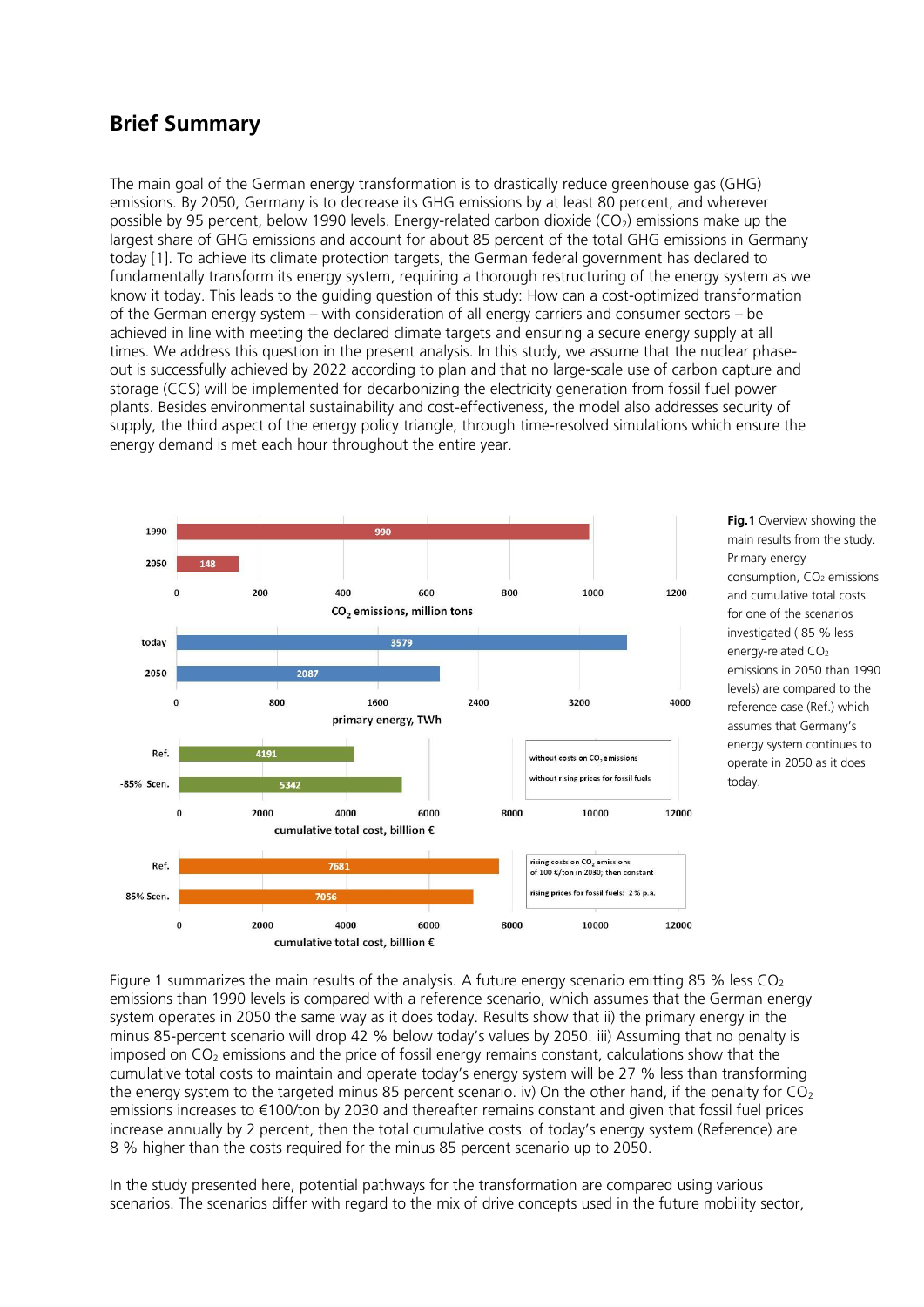the extent of the energy retrofits in the building sector and the exact time at which coal-fired power generation is no longer used. In addition, various climate targets are considered, namely, reducing CO<sub>2</sub> emissions by 80 %, 85 % or 90 % below 1990 levels by 2050. Important results from our analyses are briefly summarized in the following:

The most important results concerning the structure of the future energy system are:

- 1. Investigations of the various scenarios show that there are a number of different transformation pathways and system configurations that enable the targeted reductions in energy-related  $CO<sub>2</sub>$ emissions to be met and at the same time offer technically feasible boundary conditions for renewable energy capacity.
- 2. For all of the investigated scenarios, the use of fluctuating renewable energy sources (primarily wind and solar PV) to generate electricity plays a key role in the future energy supply. This holds true even if a massive increase in opportunities for electricity import and export occurs. Indeed the installed power required ranges quite widely in the different scenarios: from a total of 290 GW up to nearly 540 GW. The lower value was calculated for the scenario targeting an 80 percent decrease in energy-related  $CO<sub>2</sub>$  emissions and the upper value was calculated for the scenario with a 90 percent decrease in energy-related  $CO<sub>2</sub>$  emissions, respectively.
- 3. As the share of fluctuating renewable energy sources continues to grow strongly, an increasing flexibility in electricity generation becomes just as necessary as a flexibly reacting electricity demand. Increased flexibility can become reality only if new applications for electricity use – over and above the conventional uses known today – are implemented. Such new applications are particularly important in the building and mobility sectors. At the same time, increased electricity use in these sectors implies that combustion systems (boilers, combustion engines) shall be gradually replaced by electric powered units (electric heat pumps, electric motors). These units convert the final energy (electricity) more efficiently into useful energy (heat, traction) than the fossil fuel based combustion processes used today.
- 4. All of the investigated scenarios foresee a rise in electricity generation and electricity consumption due to a growing demand across all sectors. Depending on the scenario, values that are 20 % to 40 % higher than today are to be expected, despite the assumption made that due to efficiency increases, the electricity consumption of classical electric powered applications like lighting, mechanical drives, etc. will be reduced by 25 %.
- 5. A reduction of energy-related CO<sub>2</sub> emissions of at least 80 % below 1990 levels requires that fossil fuels, like gas or oil, be replaced more and more by renewable fuels. Accordingly the targets for CO<sub>2</sub> emission reductions cannot be achieved without the installation of large plants for producing synthetic energy carriers from renewable energy. Such systems would manufacture hydrogen, methane or liquid fuel using electricity generated from wind or solar PV. Here also, the total installed capacity of such systems varies widely among the different scenarios: from less than 80 GW up to 180 GW. The lower value is for a scenario which assumes a large expansion in electric mobility. The upper value was calculated for the scenario targeting a 90 % reduction in CO<sup>2</sup> emissions compared to 1990 levels.
- 6. A dominant feature in the future energy system is the electrification of the heat supply. In almost all of the investigated scenarios, electric heat pumps are the main technology used to supply heat for single buildings. The percentage of electric heat pumps installed in the energy system increases with higher target values for  $CO<sub>2</sub>$  emission reductions. In all of the scenarios, solar thermal systems are to cover part of the low temperature heat demand in buildings and in industry.
- 7. In the scenarios that assume the rate of building renovation is much higher than today, a lower overall capacity of renewable energy converters for electricity generation is required. As a result, the overall costs in these scenarios are lower than for the scenarios with more moderate renovation rates. In all of the investigated scenarios (except the scenario with a reduction target of 90 %), the majority of the building stock is retrofitted to meet today's standards for new buildings and not to meet passive house standards.